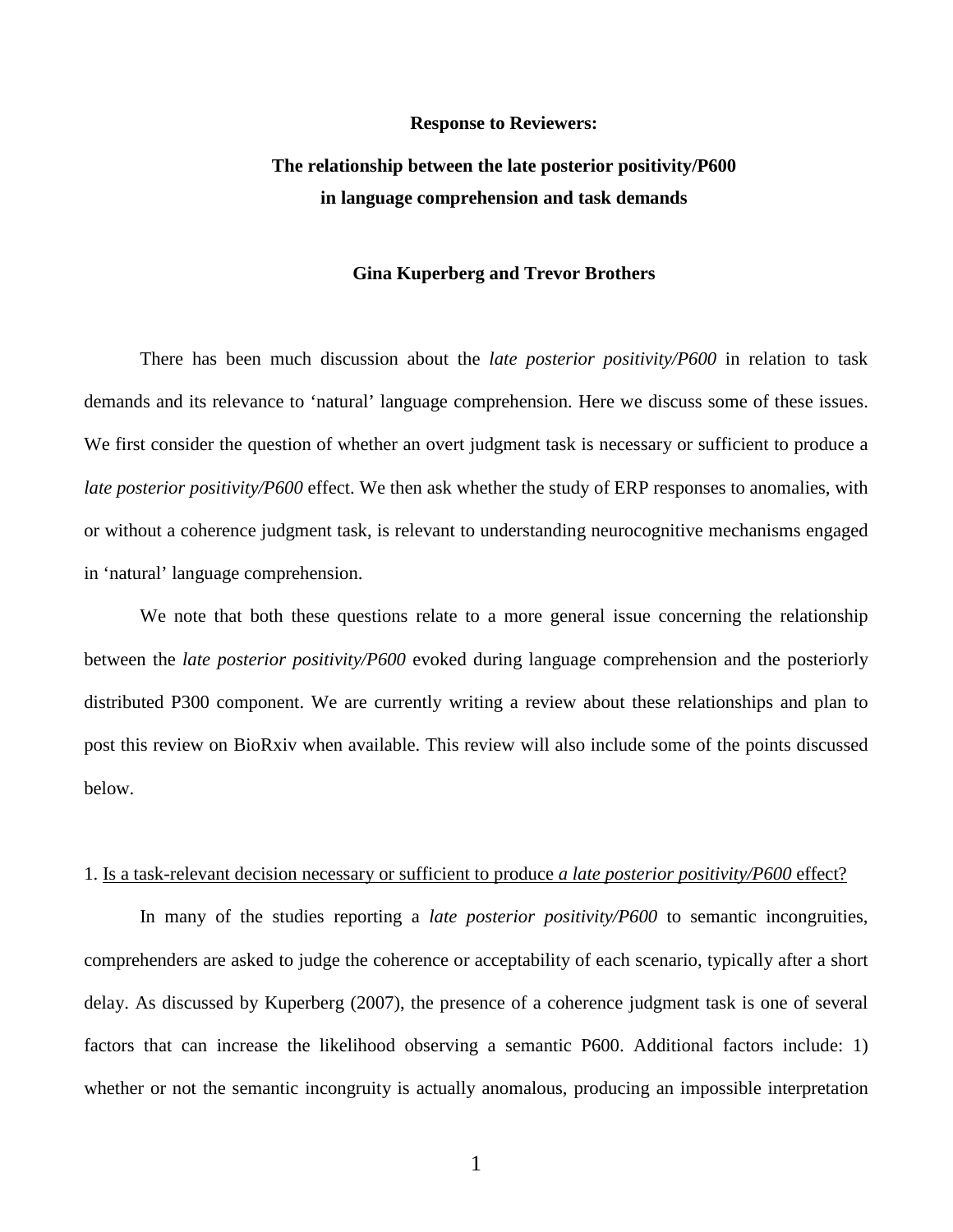(as opposed to simply an odd or unlikely interpretation), 2) whether the semantically incongruous word is semantically attracted or associated with the prior context, and 3) whether the semantically incongruous word appears in an extended linguistic context, particularly one that is highly lexically constraining. Importantly, as emphasized by Kuperberg, 2007, *none of these factors alone are necessary or sufficient to produce a late posterior positivity/P600 effect. "Rather, the P600…appears to be triggered at a particular threshold that can be influenced by some or all of these factors acting in consort."* 

For a given stimulus (i.e. holding other factors constant), there is certainly evidence that the *late posterior positivity/P600* is enhanced when comprehenders are engaged in a coherence judgment task, relative to more passive reading tasks (e.g., Kolk, Chwilla, van Herten, & Oor, 2003; Xiang & Kuperberg, 2015). In addition, the *late posterior positivity/P600* is thought to be triggered when new bottom-up input conflicts with the comprehender's high-level mental model, and the detection of conflict may well be linked to decision-making mechanisms (for further discussion, see Kuperberg & Brothers, in preparation; Kuperberg, Brothers, & Wlotko, in press, and Brothers, Wlotko, Warnke & Kuperberg, under review). This, however, does not imply that the effect is dependent on participants being *explicitly* instructed to carry out a coherence judgment; nor does it mean that a *late posterior positivity/P600* is triggered by all types of binary decisions about sentences. Indeed, a *late posterior positivity/P600* can be produced without explicit judgment tasks, and not all task-relevant decisions to semantic incongruities are associated with a *late posterior positivity/P600*. Consider the following pieces of evidence:

a) A *late posterior positivity/P600* can be produced by semantic anomalies, even when comprehenders do not carry out a coherence judgment task (e.g. Nieuwland & Van Berkum, 2005; Nakano, Saron &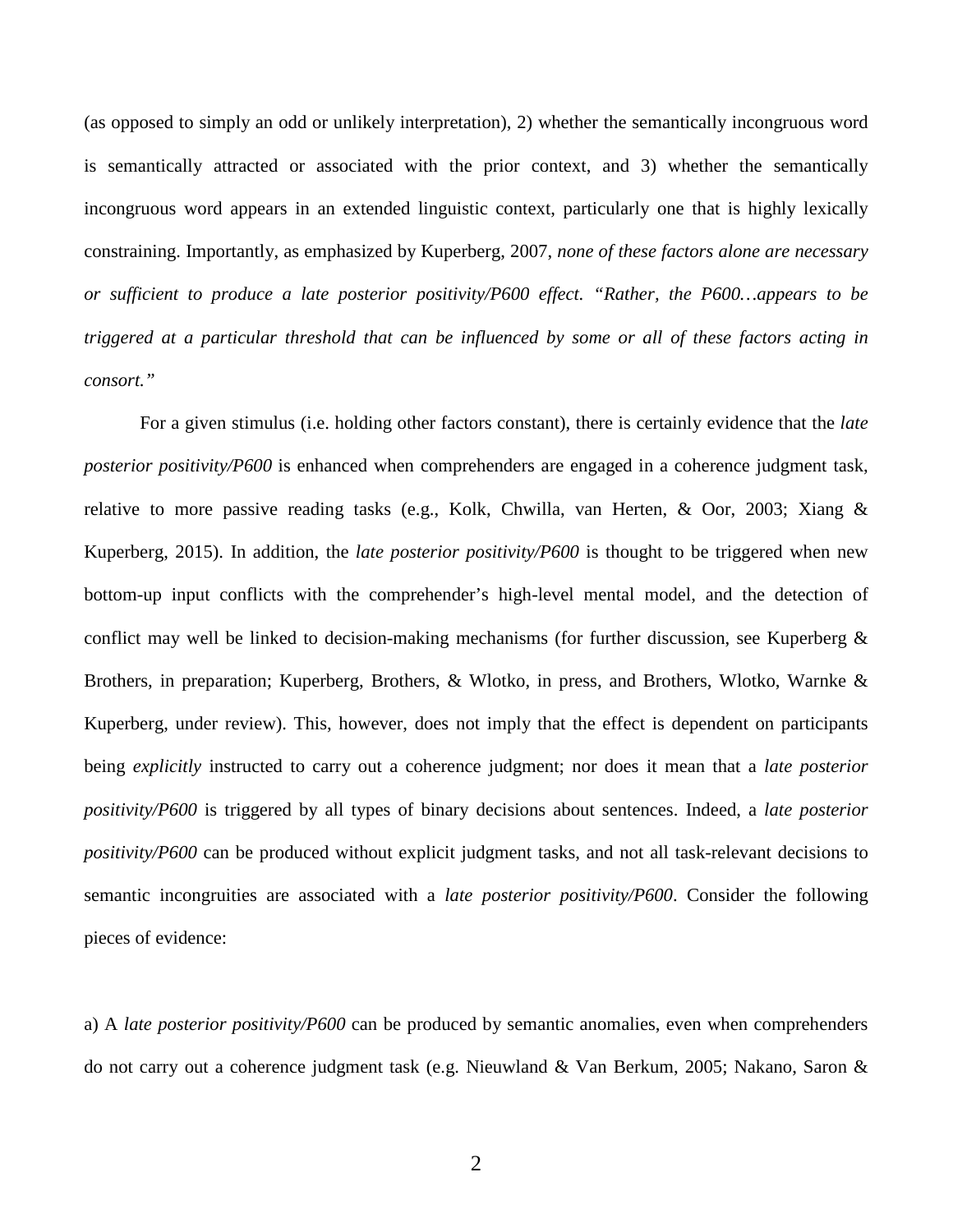Swaab, 2010; van de Meerendonk, Kolk, Vissers & Chwilla, 2010; DeLong, Quante & Kutas, 2014; Szewczyk & Schriefers, 2011; Munte, Heinze, Matzke, Wieringa & Johannes, 1998; Quante, Bolte & Zwitserlood, 2018; Pijnaker, et al., 2010 ). This is also true of the original stimulus set that reported a *late posterior positivity/P600* to semantic anomalies (e.g. "Every morning at breakfast the eggs would \*eat…*unpublished findings*).

b) A *late posterior positivity/P600* is *not* typically produced by words that are implausible-but-notimpossible, *even when* participants carry out a coherence judgment task (e.g. Kuperberg et al., 2003; Kuperberg et al., 2007; Paczynski & Kuperberg, 2012). For example, whereas a robust *late posterior positivity/P600* is produced by "plant" in "Every morning at breakfast the eggs would plant...", no such effect is produced by "plant" in "Every morning at breakfast the boys would plant…", even though participants correctly judge these sentences to be implausible (e.g. Kuperberg et al., 2007).

c) A *late posterior positivity/P600* effect is *not* produced by outright semantic anomalies when the prior context is minimal, even when participants carry out a judgment task and correctly categorize these continuations as anomalous. For example, no *late posterior positivity/P600* is produced by semantic anomalies in very short sentences like "James unlocked the \*gardener…", relative to "James unlocked the door" (Brothers, Wlotko, Warnke & Kuperberg, under review; see also Gunter, Friederici, & Hahne, 1999; Osterhout & Nicol, 1999).

d) A *late posterior positivity/P600* is *not* always produced when comprehenders are asked to make other types of binary task-relevant categorizations, such as judging whether or not they correctly predicted the final word of a sentence (Brothers, Swaab & Traxler, 2015; Dave et al., 2018).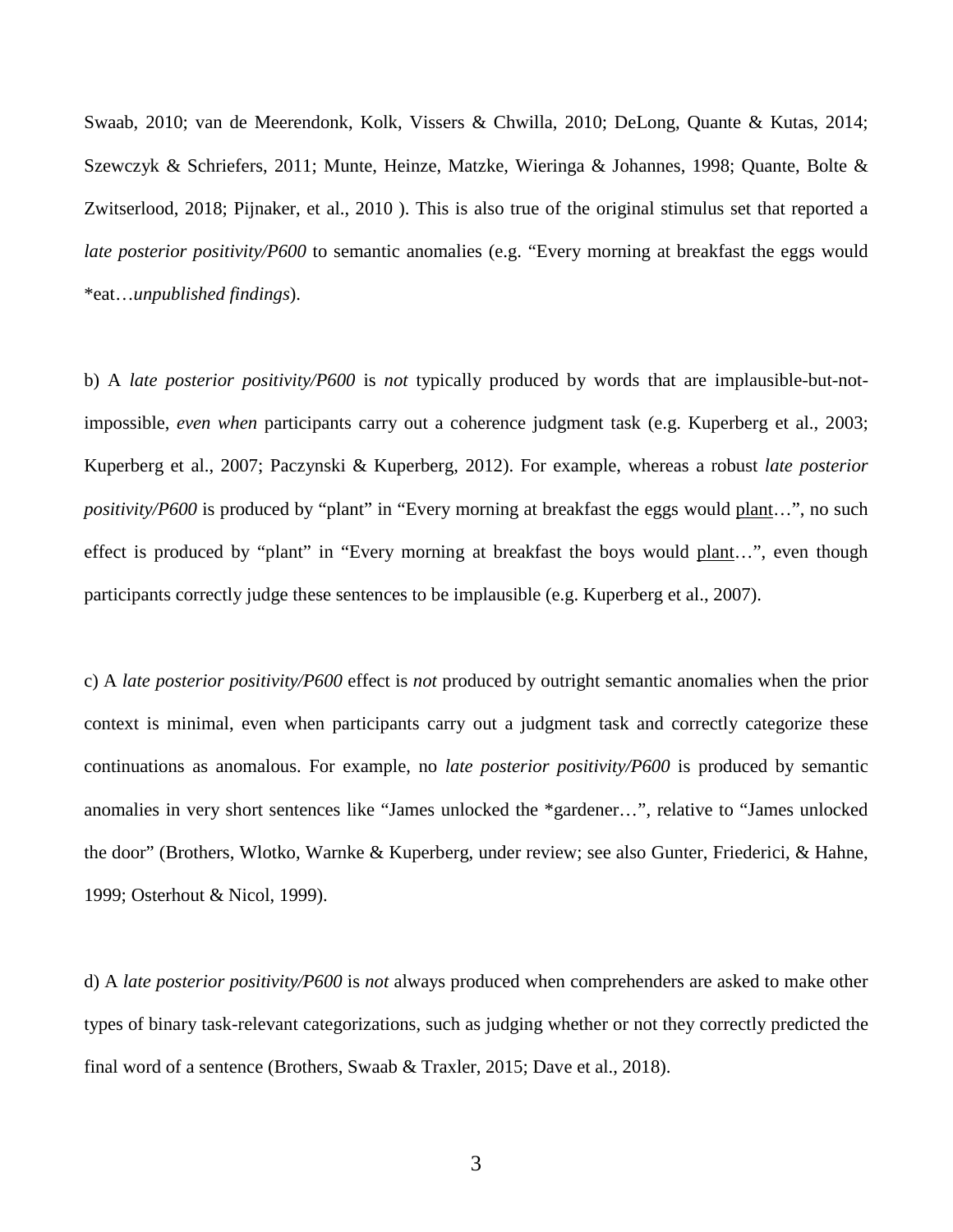Taken together, these findings suggest that carrying out an explicit coherence judgment task is neither necessary nor sufficient to generate a *late posterior positivity/P600* during language comprehension. We discuss the reasons for this in detail in Kuperberg & Brothers (in preparation), and in Brothers, Wlotko, Warnke & Kuperberg (under review).

# 2) Is the study of *late posterior positivity/P600* to semantic anomalies relevant to understanding neurocognitive mechanisms engaged in natural language comprehension?

Some have argued that studying ERP the study of responses to semantic incongruities and anomalies, particularly in combination with a coherence judgment task, can tell use little about the processes underlying 'natural' language comprehension. This criticism subsumes two sub-arguments, which we consider below.

# a) *Semantic anomalies do not appear in natural language and so studying the neurocognitive mechanisms that they evoke is irrelevant to natural language comprehension.*

A response that is often given to this critique is that, by studying responses to anomalies, we are pushing the language processing system to its limits, enabling us to isolate mechanisms that are engaged during 'normal' language comprehension. This is certainly a valid argument. For example, ERP responses to syntactic anomalies can be similar to responses to syntactically dispreferred continuations in garden path sentences (Hagoort, Brown, & Groothusen, 1993; Osterhout & Holcomb, 1992; 1993). However, perhaps an even more relevant argument is that comprehenders do, in fact, encounter anomalies during everyday communication. These include speech errors generated during language production (Dell, 1995), errors made by non-native speakers, and errors in visual or auditory perception on the part of the comprehender (Levy, Bicknell, Slattery & Rayner, 2009). There is also clear evidence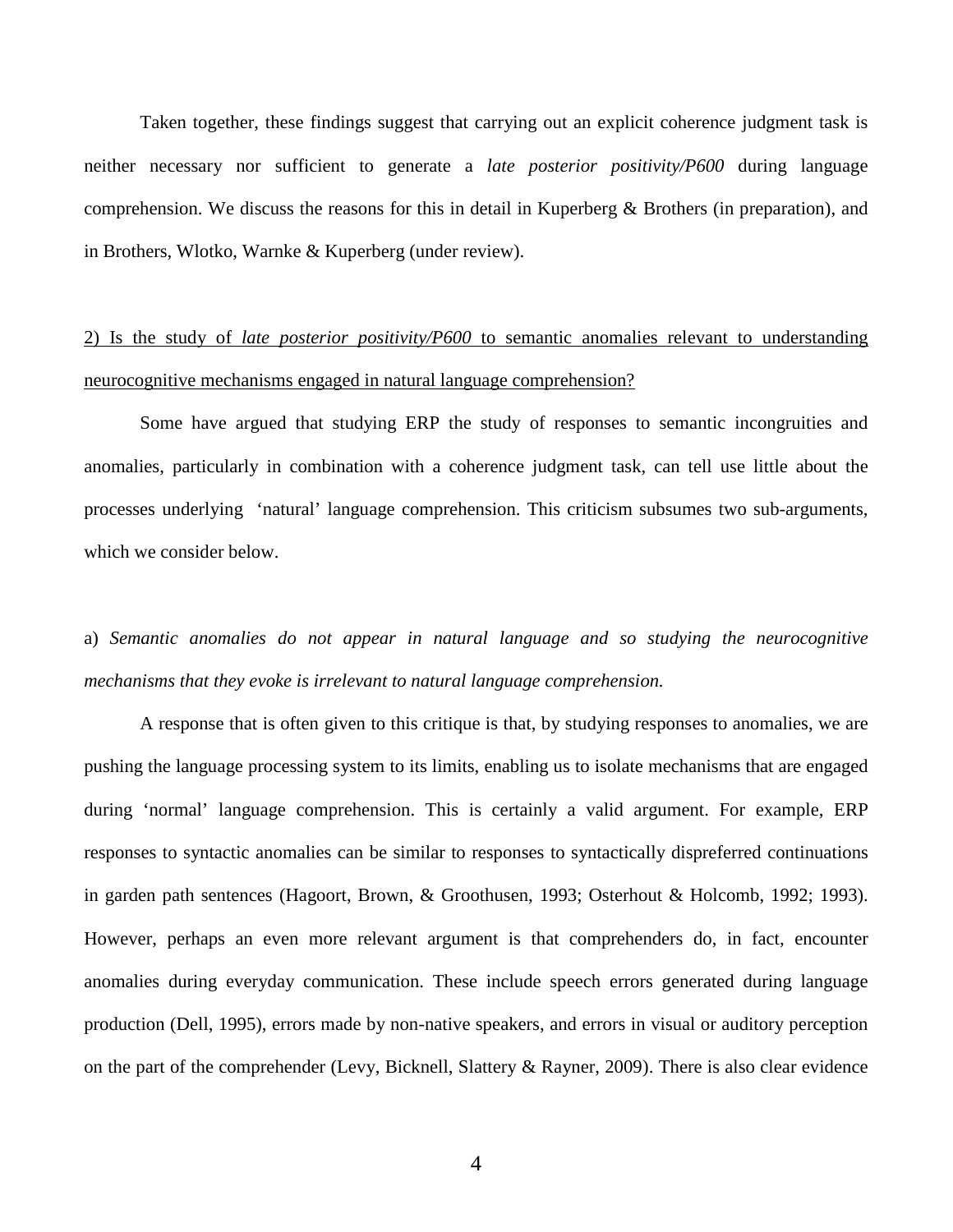that readers are able to notice these incongruities and anomalies during online comprehension, even when they are not explicitly instructed to monitor for errors, resulting in longer reading times (e.g. Albrecht & O'Brien, 1993; Levy et al., 2009), and, as noted above, to an enhanced *late posterior positivity/P600*. Obviously, these sorts of errors are encountered less frequently in day-to-day comprehension than in psycholinguistic experiments that are specifically designed to examine their consequences. Nonetheless, we still believe that these experiments can tell us something relevant about how the brain identifies, recovers and learns from these errors "in the wild".

# b) *Measuring responses to anomalies when comprehenders engage in a coherence judgment task is irrelevant to understanding responses to anomalies during natural language comprehension.*

If one accepts that studying neural responses to anomalies is relevant to natural language comprehension, the question then arises of whether, in an experimental setting, it is appropriate to study these responses while asking comprehenders to explicitly monitor for coherence, i.e. make acceptability judgments after each sentence. To our mind, this depends on the goal of a particular study. If the goal is to understand the neurocognitive mechanisms engaged in response to semantic anomalies, then a coherence judgment task can provide an important control –– it ensures that participants are motivated, engaged in deep comprehension, and that they are capable of detecting these anomalies on the majority of trials. Without such a task, an absence of an anomaly response could be attributed to shallow processing. Indeed, there is evidence that no *late posterior positivity/P600* is produced when comprehenders fail to detect semantic anomalies (Sanford, Leuthold, Bohan, & Sanford, 2011).

It is also worth considering the alternative to asking participants to make coherence judgments. One task that that is often used in ERP studies, and that is often assumed to be more 'naturalistic' than coherence monitoring, is to ask participants to simply comprehend each sentence, and to answer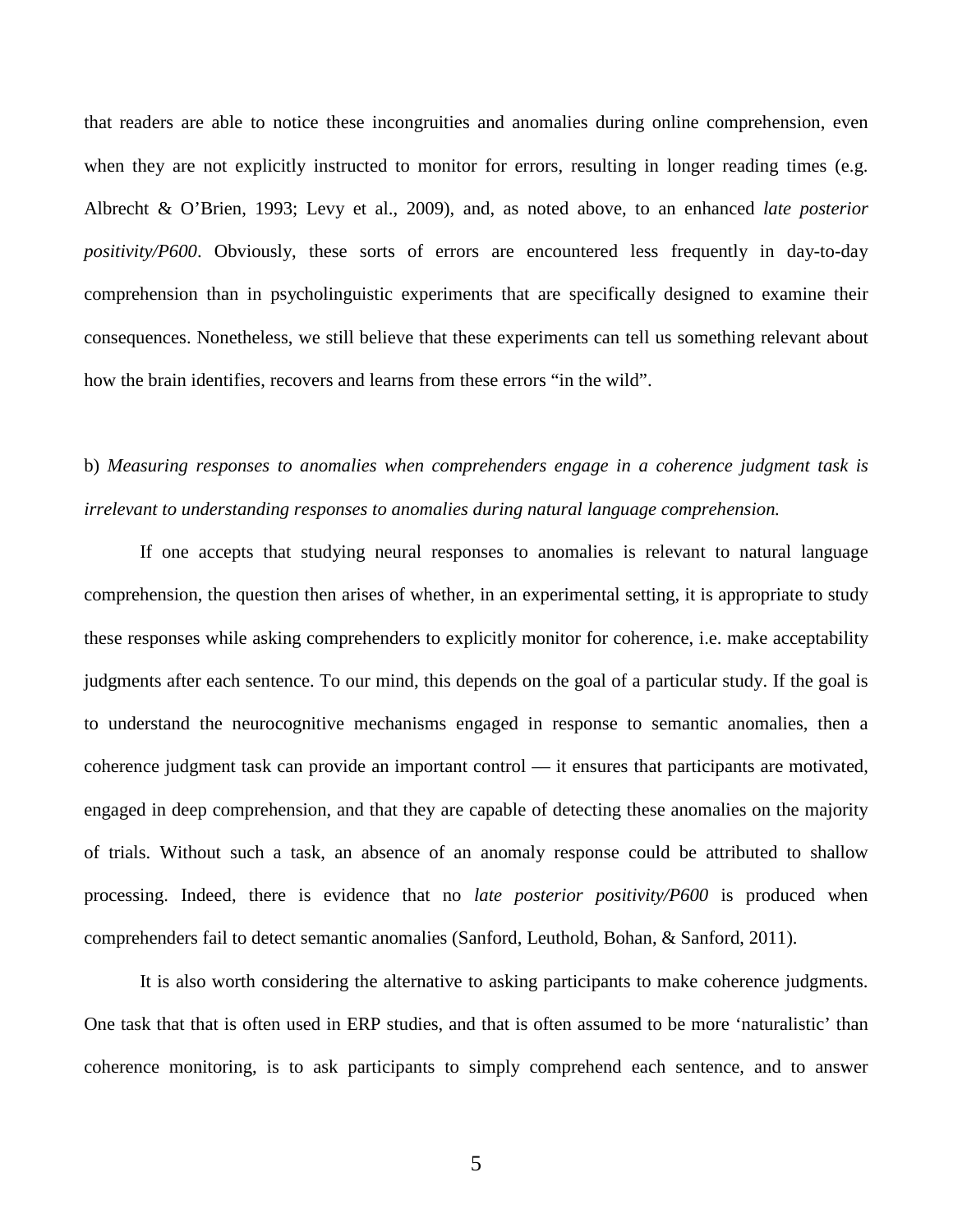intermittent comprehension questions. This approach is certainly appropriate with some designs. However, when a participant is asked to read hundreds of short unrelated sentences with 50% of them containing anomalies, with this type of task, they may quickly learn to ignore anomalies altogether, particularly if the comprehension questions have nothing to do with their content. Another approach, which might be more analogous to our real-world experience with anomalies, would be to use a more implicit comprehension task, but to introduce anomalies in only a small proportion of stimuli. However, this would be subject to other criticisms, such as an imbalanced experimental design.

Finally, we note that implicit coherence monitoring is thought to be an important component of successful reading comprehension (see Cain, 2016; Garner, 1980; Wagoner, 1983), and that tasks requiring readers to monitor for errors or inconsistencies are often used to assess deep comprehension. Poor readers tend to be worse at detecting inconsistencies or anomalies than good readers (e.g. Rubman & Salatas Waters, 2000; see also Albrecht & O'Brien, 1993), probably because, without monitoring for understanding, they are less aware of any failures to achieve coherence, and, even if they are aware, they may be less able to compensate for such failures (Hacker, 1998).

The bottom line is that there is no 'perfect' experimental task that mirrors 'natural' language processing. Our view is that language processing is *always* constrained by our communicative goals, and that these goals will always influence the mechanisms engaged in comprehension — often qualitatively. If we are interested in isolating particular mechanisms of comprehension in the lab, then it is important to give comprehenders tasks that are most likely to capture these mechanisms and interpret our data in this light. For this reason, if we are interested in understanding the precise neurocognitive mechanisms engaged in response to semantic anomalies during deep comprehension, we think that it is sometimes appropriate to ensure that participants are comprehending deeply, and actually detecting these anomalies, by asking them to monitor for coherence.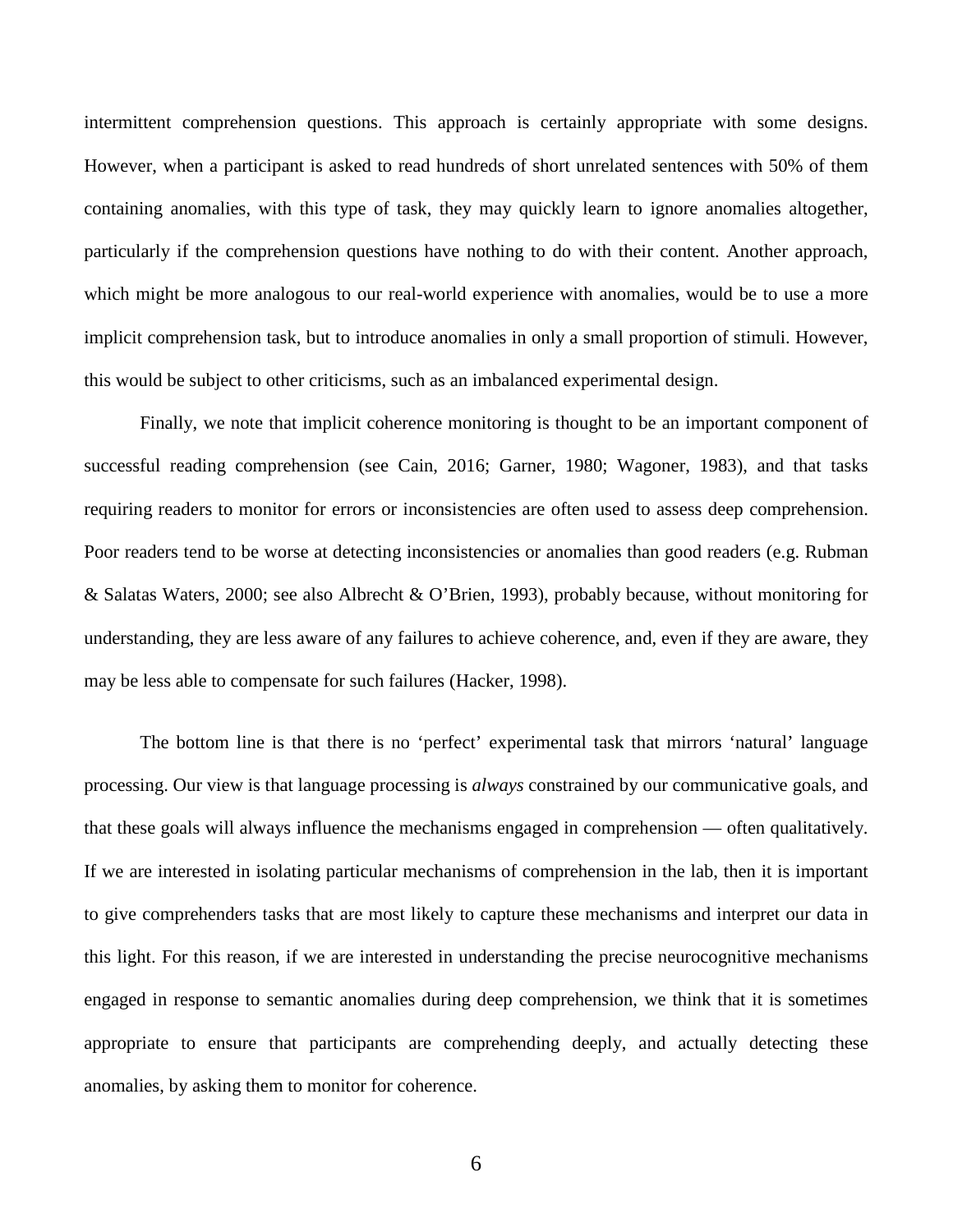### **Bibliography**

- Albrecht, J. E., & O'Brien, E. J. (1993). Updating a mental model: Maintaining both local and global coherence. *Journal of Experimental Psychology: Learning, Memory, and Cognition, 19*(5), 1061-1070.
- Brothers, T., Swaab, T. Y., & Traxler, M. J. (2015). Effects of prediction and contextual support on lexical processing: prediction takes precedence. *Cognition, 136*, 135-149.
- Brothers, T., Wlotko, E. W., Warnke, L., & Kuperberg, G. R. (under review). Going the extra mile: Effects of discourse context on two late positivities during language comprehension.
- Cain, K. (2016). Reading comprehension development and difficulties: an overview. *Perspectives on Language and Literacy, 42*(2), 9.
- Dave, S., Brothers, T. A., Traxler, M. J., Ferreira, F., Henderson, J. M., & Swaab, T. Y. (2018). Electrophysiological evidence for preserved primacy of lexical prediction in aging. *Neuropsychologia, 117*, 135-147.
- Dell, G. (1995). Speaking and misspeaking. In L. R. Gleitman & M. Liberman (Eds.), *Language: An Invitation to Cognitive Science* (Vol. 1, pp. 183-208). Cambridge, MA: MIT Press.
- DeLong, K. A., Quante, L., & Kutas, M. (2014). Predictability, plausibility, and two late ERP positivities during written sentence comprehension. *Neuropsychologia, 61C*, 150-162.
- Garner, R. (1980). Monitoring of understanding: An investigation of good and poor readers' awareness of induced miscomprehension of text. *Journal of Reading Behavior, 12*(1), 55-63.
- Gunter, T. C., Friederici, A. D., & Hahne, A. (1999). Brain responses during sentence reading: visual input affects central processes. *Neuroreport, 10*(15), 3175-3178.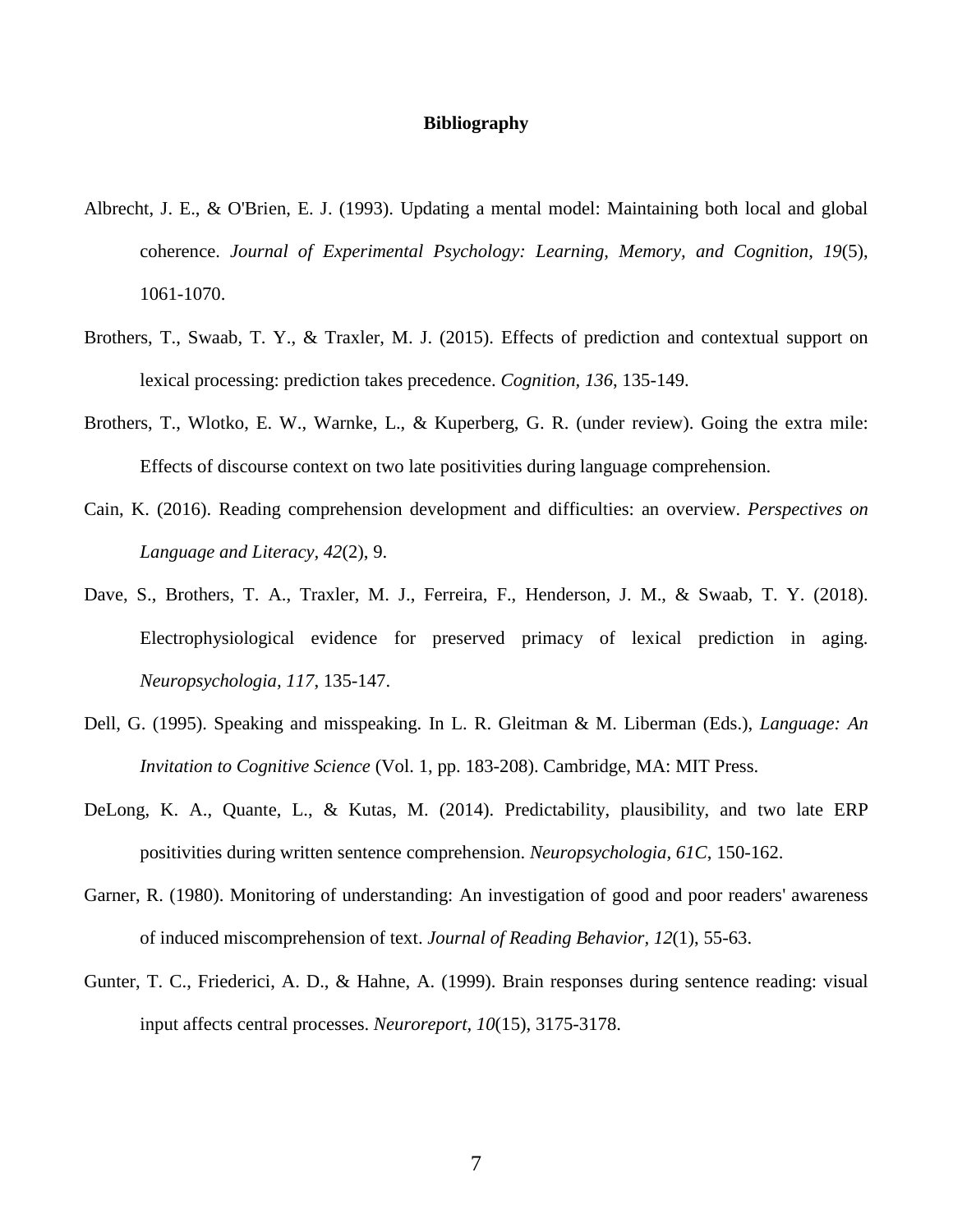- Hacker, D. J. (1998). Self-regulated comprehension during normal reading. In D. J. Hacker, J. Dunlosky, & A. C. Graesser (Eds.), *Metacognition in Educational Theory and Practice* (pp. 165-191). Mahwah, NJ: Lawrence Erlbaum Associates.
- Hagoort, P., Brown, C., & Groothusen, J. (1993). The syntactic positive shift (SPS) as an ERP measure of syntactic processing. *Lang Cogn Process, 8*(4), 439-483.
- Kolk, H. H. J., Chwilla, D. J., van Herten, M., & Oor, P. J. (2003). Structure and limited capacity in verbal working memory: A study with event-related potentials. *Brain Lang, 85*(1), 1-36.
- Kuperberg, G. R. (2007). Neural mechanisms of language comprehension: Challenges to syntax. *Brain Res, 1146*, 23-49.
- Kuperberg, G. R., & Brothers, T. (in preparation). What can the P300 tell us about the P600? Understanding language comprehension within a decision theoretic framework.
- Kuperberg, G. R., Brothers, T., & Wlotko, E. (in press). A Tale of Two Positivities and the N400: Distinct neural signatures are evoked by confirmed and violated predictions at different levels of representation. *Journal of Cognitive Neuroscience*.
- Kuperberg, G. R., Kreher, D. A., Sitnikova, T., Caplan, D. N., & Holcomb, P. J. (2007). The role of animacy and thematic relationships in processing active English sentences: evidence from eventrelated potentials. *Brain Lang, 100*(3), 223-237.
- Kuperberg, G. R., Sitnikova, T., Caplan, D., & Holcomb, P. J. (2003). Electrophysiological distinctions in processing conceptual relationships within simple sentences. *Brain Res Cogn Brain Res, 17*(1), 117-129.
- Levy, R., Bicknell, K., Slattery, T., & Rayner, K. (2009). Eye movement evidence that readers maintain and act on uncertainty about past linguistic input. *Proceedings of the National Academy of Sciences, USA, 106*(50), 21086-21090.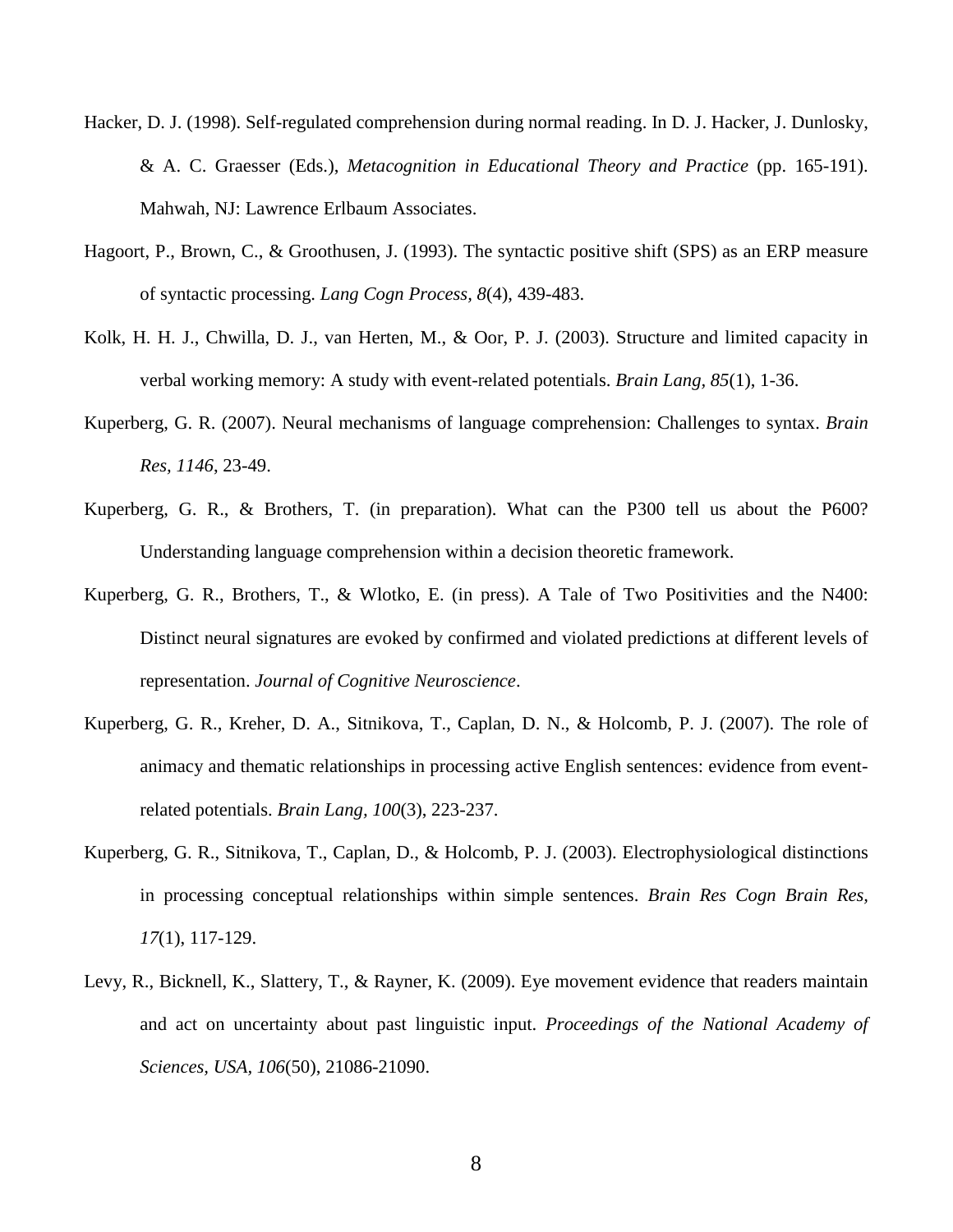- Munte, T. F., Heinze, H. J., Matzke, M., Wieringa, B. M., & Johannes, S. (1998). Brain potentials and syntactic violations revisited: No evidence for specificity of the syntactic positive shift. *Neuropsychologia, 36*(3), 217-226.
- Nakano, H., Saron, C., & Swaab, T. Y. (2010). Speech and span: working memory capacity impacts the use of animacy but not of world knowledge during spoken sentence comprehension. *Journal of Cognitive Neuroscience, 22*(12), 2886-2898.
- Nieuwland, M. S., & Van Berkum, J. J. A. (2005). Testing the limits of the semantic illusion phenomenon: ERPs reveal temporary semantic change deafness in discourse comprehension. *Cognitive Brain Research, 24*(3), 691-701.
- Osterhout, L., & Holcomb, P. J. (1992). Event-related brain potentials elicited by syntactic anomaly. *J Mem Lang, 31*(6), 785-806.
- Osterhout, L., & Holcomb, P. J. (1993). Event-related potentials and syntactic anomaly: Evidence of anomaly detection during the perception of continuous speech. In S. M. Garnsey (Ed.), *Language and Cognitive Processes. Special Issue: Event-related brain potentials in the study of language* (Vol. 8 (4), pp. 413-437). Hove: Lawrence Erlbaum Associates.
- Osterhout, L., & Nicol, J. (1999). On the distinctiveness, independence and time course of the brain responses to syntactic and semantic anomalies. *Lang Cogn Process, 14*, 283-317.
- Paczynski, M., & Kuperberg, G. R. (2012). Multiple influences of semantic memory on sentence processing: Distinct effects of semantic relatedness on violations of real-world event/state knowledge and animacy selection restrictions. *J Mem Lang, 67*(4), 426-448.
- Pijnacker, J., Geurts, B., van Lambalgen, M., Buitelaar, J., & Hagoort, P. (2010). Exceptions and anomalies: an ERP study on context sensitivity in autism. *Neuropsychologia, 48*(10), 2940-2951.